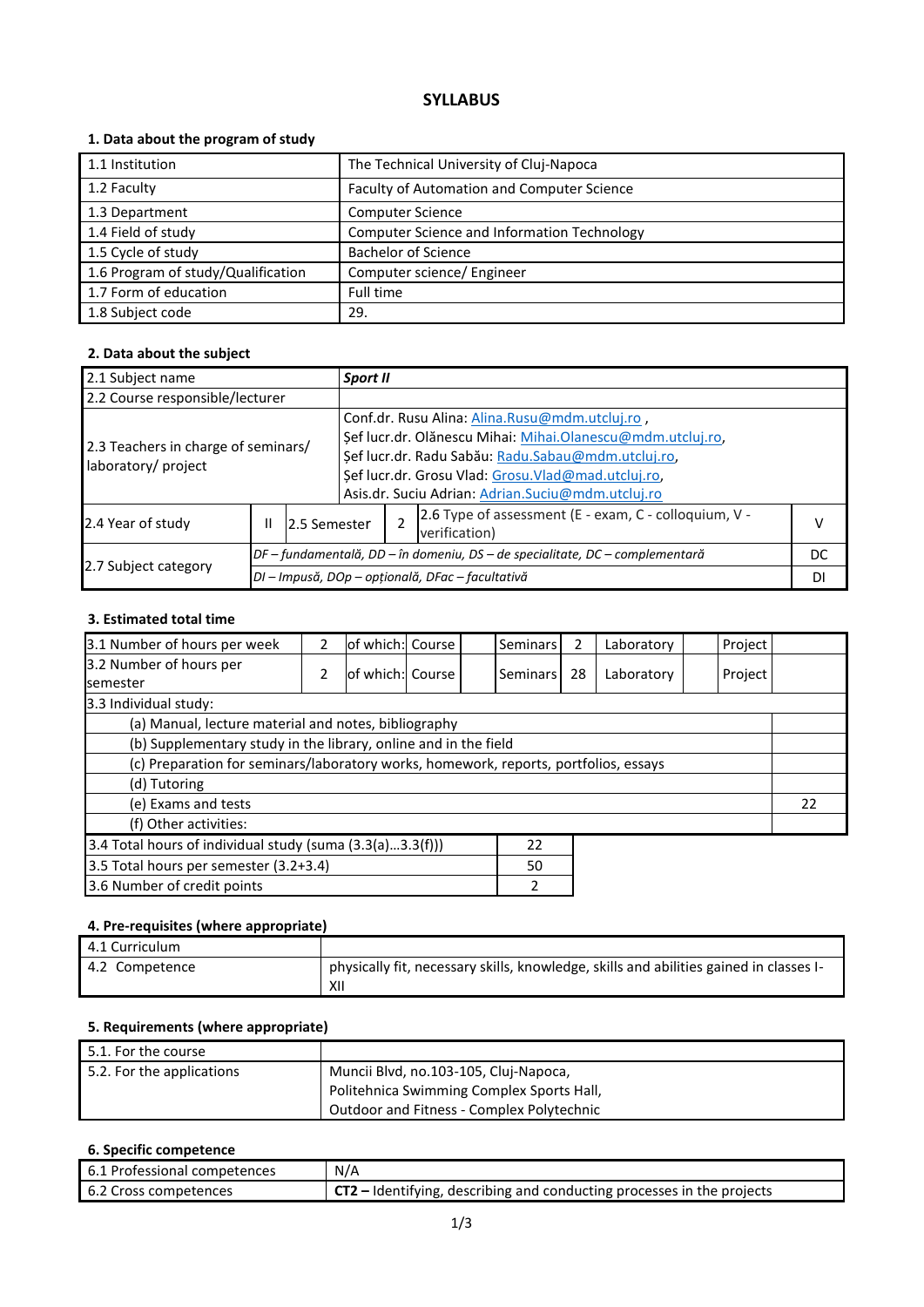| management field, assuming different roles inside the team and clearly and        |
|-----------------------------------------------------------------------------------|
| concisely describing, verbally or in writing, in Romanian and in an international |
| language, the own results from the activity field.                                |

#### **7. Discipline objective (as results from the** *key competences gained***)**

| 7.1 General objective   | - ensure the maintenance and improving of health by using exercise in<br>combination with natural quenching factors (air, water, sun, etc.) in order to<br>increase the physical and intellectual work potential and to form personality<br>and character;<br>- ensures normal and harmonious physical development;<br>- ensures recreation, restoration, recovery of the body of students; - increases<br>the body capacity for resistance to illness;<br>- assures the acquisition of skills and skills of general and sportspecific<br>movement;<br>- ensures the development of psychomotor skills and moral and willing skills; |
|-------------------------|--------------------------------------------------------------------------------------------------------------------------------------------------------------------------------------------------------------------------------------------------------------------------------------------------------------------------------------------------------------------------------------------------------------------------------------------------------------------------------------------------------------------------------------------------------------------------------------------------------------------------------------|
|                         | - ensures the formation of the habit of exercise of physical exercises in leisure<br>time.                                                                                                                                                                                                                                                                                                                                                                                                                                                                                                                                           |
| 7.2 Specific objectives | - extending the core of basic movements, application-utilitarian and<br>elementary motor skills, and developing related motor skills<br>- Independent practice of physical exercise, games and various sports<br>- manifestation of team spirit and competition, depending on a system of<br>accepted rules                                                                                                                                                                                                                                                                                                                          |

#### **8. Contents**

| 8.1 Lectures                                                                                                                                                  | Hours | Teaching methods | <b>Notes</b> |
|---------------------------------------------------------------------------------------------------------------------------------------------------------------|-------|------------------|--------------|
|                                                                                                                                                               |       |                  |              |
| <b>Bibliography</b>                                                                                                                                           |       |                  |              |
|                                                                                                                                                               |       |                  |              |
| 8.2 Applications – Seminars/Laboratory/Project                                                                                                                | Hours | Teaching methods | <b>Notes</b> |
| Improvement and maintenance of health, athletic ability and<br>fitness                                                                                        | 4     |                  |              |
| Improving tehnical exercises learned before using tactic tasks                                                                                                | 4     |                  |              |
| Automatization of technical and tactics in game conditions<br>(competition).                                                                                  | 4     |                  |              |
| Learning regulations of different sports, to be able to practice and<br>organize leisure-time sport activity.                                                 |       | interactive      |              |
| Necessary skills to practice independent physical activity                                                                                                    |       |                  |              |
| Improving the drills, combinations, schemes in different sport<br>games                                                                                       |       |                  |              |
| Close the school situation by passing physical test                                                                                                           | 4     |                  |              |
| <b>Bibliography</b>                                                                                                                                           |       |                  |              |
| Curs de Educație fizică – Litografiat UTC-N<br>1.<br>Dezvoltare fizică generală pentru studenți – UTC-N<br>2.<br>Cultură fizică pentru tineret - UTPRES<br>3. |       |                  |              |

*\* Se vor preciza, după caz: tematica seminariilor, lucrările de laborator, tematica și etapele proiectului.*

## **9. Bridging course contents with the expectations of the representatives of the community, professional associations and employers in the field**

Sports activity there in the curriculum of universities and faculties in the country and abroad. Content is consistent with the expectations of professional associates and employers epistemic community representative of the afferent program.

#### **10. Evaluation**

| Activity type<br>Assessment criteria | Assessment methods | Weight in the<br>final grade |
|--------------------------------------|--------------------|------------------------------|
|--------------------------------------|--------------------|------------------------------|